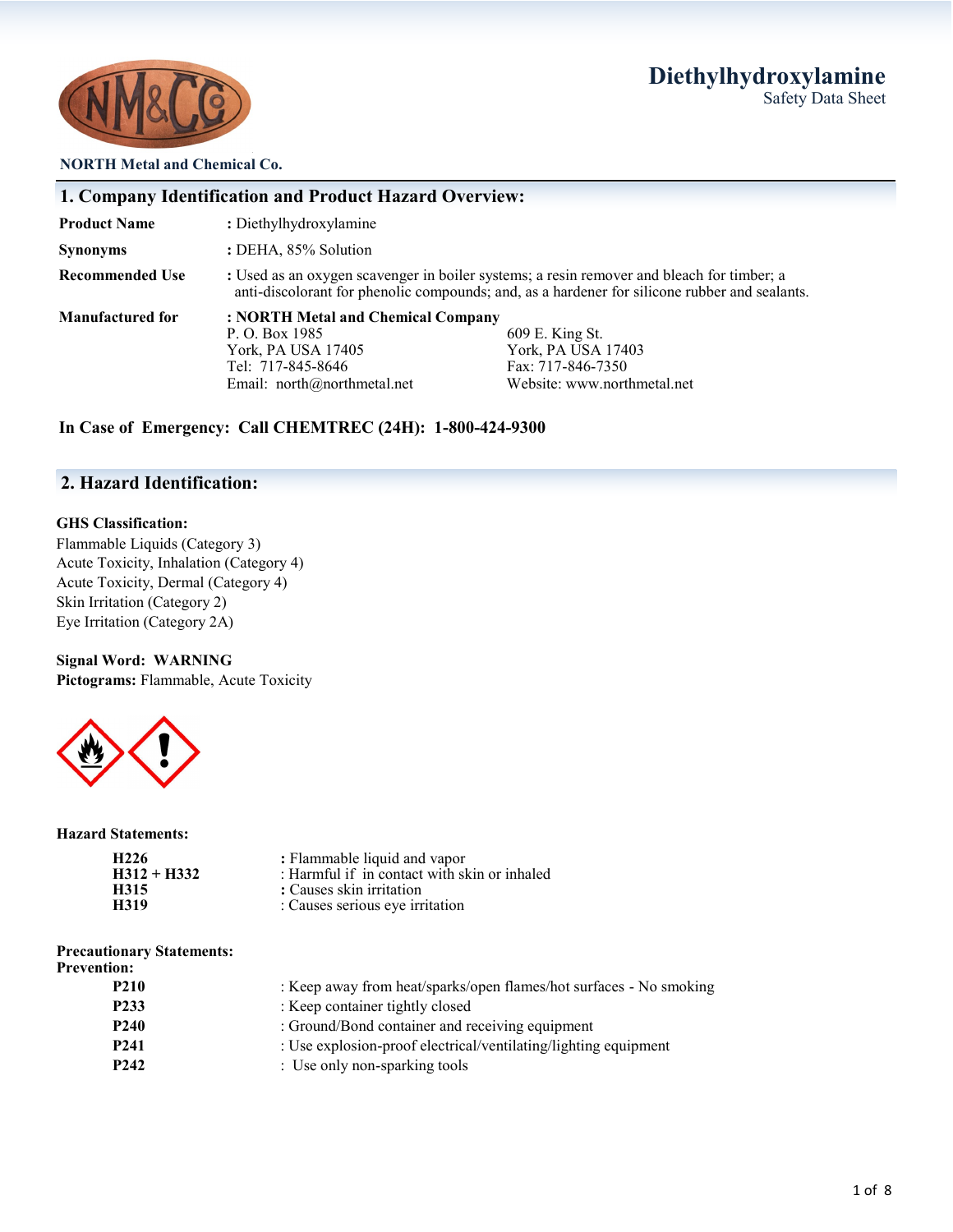# **2. Hazard Identification:**

| : Take precautionary measures against static discharge                                                                                |
|---------------------------------------------------------------------------------------------------------------------------------------|
| : Avoid breathing dust/fume/gas/mist/vapors/spray                                                                                     |
| : Wash contact area thoroughly after handling                                                                                         |
| : Use only outdoors or in a well-ventilated area                                                                                      |
| : Wear protective gloves/protective clothing/eye protection/face protection.                                                          |
| : Use personal protective equipment as required                                                                                       |
| : IF ON SKIN or hair: Remove/Take off immediately all contaminated clothing. Rinse skin with<br>water/shower                          |
| : IF skin irritation or rash occurs: Get medical advice/attention.                                                                    |
| : IF IN EYES: rinse cautiously with water for several minutes. Remove contact lenses, if present<br>and easy to do. Continue rinsing. |
| : Call a POISON CENTER or doctor/physician if you feel unwell                                                                         |
| : IF SWALLOWED: Rinse mouth. Do NOT induce vomiting                                                                                   |
| : IF INHALED: Remove person to fresh air and keep in position comfortable for breathing                                               |
| : If skin irritation occurs: Get medical advice/attention                                                                             |
| : If eye irritation persists: Get medical advice/attention                                                                            |
| : Take off all contaminated clothing and wash before resuse                                                                           |
| : In case of fire: Use dry sand, dry chemical or alcohol-resistant foam for extinction.                                               |
| : Store in a well-ventilated place. Keep cool.                                                                                        |
| : Dispose of contents/container in accordance with local/state/federal regulations.                                                   |
|                                                                                                                                       |

# **3. Composition/Information on Ingredient:**

| <b>Chemical Name</b>    | : Diethylhydroxylamine |
|-------------------------|------------------------|
| <b>Chemical Family</b>  | : Amines               |
| <b>Chemical Formula</b> | $C_4H_{11}NO$          |

| Substance:          | <b>CAS Number:</b> | EC        | Compo. $(\% )$ |
|---------------------|--------------------|-----------|----------------|
| Diethylaminoethanol | 3710-84-7          | 223-055-4 | 85%            |
| Water               | 7732-18-5          |           | 15%            |

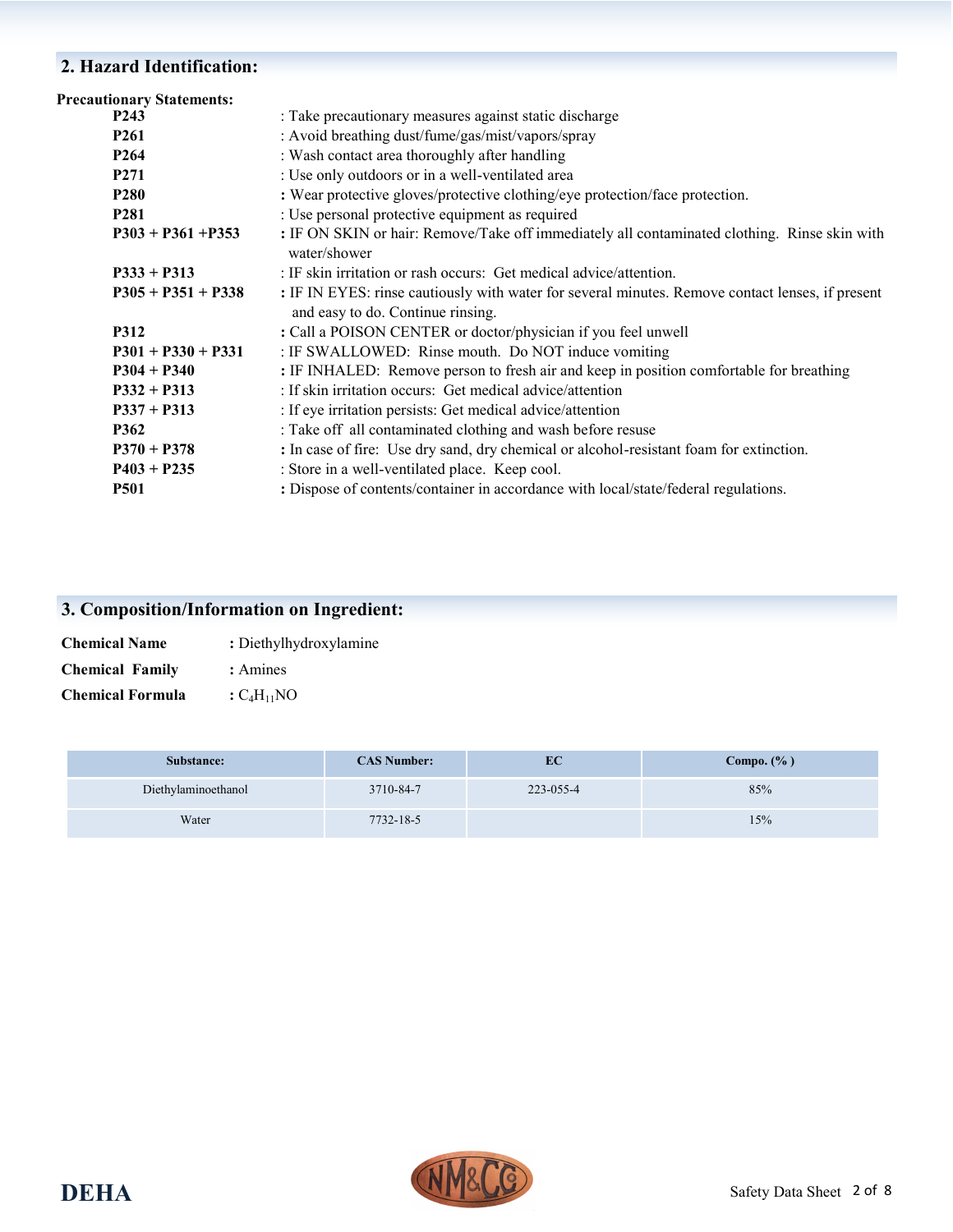# **4. First Aid Measures:**

| <b>General Advice:</b>   | : Consult a physician. Show this safety data sheet to the doctor in attendance. Move out of dangerous<br>area.                                                                                                                                                                                                             |  |
|--------------------------|----------------------------------------------------------------------------------------------------------------------------------------------------------------------------------------------------------------------------------------------------------------------------------------------------------------------------|--|
| <b>Eyes</b>              | : Flush skin with running water for at least fifteen minutes. Remove any contact lenses. Get medical aid/<br>attention immediately. Continue to rinse eyes during transport to the hospital.                                                                                                                               |  |
| Skin                     | : Remove contaminated clothing. Wash skin with plenty of running water and soap. Take victim<br>immediately to the hospital. Consult a physician.                                                                                                                                                                          |  |
| Ingestion                | : If the product is swallowed, first rinse mouth. Give small amount of water to drink. Call doctor/<br>physician/poison center immediately. Do not induce vomiting. Never give anything by mouth to an<br>unconscious person. If a person vomits, place him/her in recovery position so the vomit does not enter<br>lungs. |  |
| <b>Inhalation</b>        | : If safe to do so, remove individual from further exposure. Keep warm and at rest. If breathing has<br>ceased, give artificial respiration. Do not give mouth to mouth resuscitation. Get medical attention/<br>consult a physician immediately.                                                                          |  |
| <b>Note to Physician</b> | : Treat symptomatically.                                                                                                                                                                                                                                                                                                   |  |
|                          | PPE for first responders : Gloves and safety goggles are highly recommended.                                                                                                                                                                                                                                               |  |

| <b>5. Fire Fighting Measures:</b>                    |                                                                                                                                                                                                                                                                                                                                                                                                                                                                                                                                                   |
|------------------------------------------------------|---------------------------------------------------------------------------------------------------------------------------------------------------------------------------------------------------------------------------------------------------------------------------------------------------------------------------------------------------------------------------------------------------------------------------------------------------------------------------------------------------------------------------------------------------|
| Flash Point $(^{\circ}C)$                            | : $45 \text{ °C}$ (113 °F) - closed cup                                                                                                                                                                                                                                                                                                                                                                                                                                                                                                           |
| <b>Flammable Limits</b>                              | : Upper explosion limit: $10\%$ (V); Lower explosion limit: $1.9\%$ (V)                                                                                                                                                                                                                                                                                                                                                                                                                                                                           |
| <b>Auto ignition Temp.</b>                           | : Not available.                                                                                                                                                                                                                                                                                                                                                                                                                                                                                                                                  |
| <b>Flammable Class</b>                               | : Not available.                                                                                                                                                                                                                                                                                                                                                                                                                                                                                                                                  |
| <b>General Hazard</b>                                | : Evacuate personnel downwind in-order to avoid inhalation of irritating and/or harmful fumes and smoke.                                                                                                                                                                                                                                                                                                                                                                                                                                          |
| <b>Extinguishing Media</b>                           | : For small (incipient) fires, use media such as "alcohol" foam, dry chemical, or carbon dioxide. For large<br>fires, apply water from as far as possible. Use large quantities (flooding) of water applied as a mist or<br>spray; solid streams of water may be ineffective. Cool all affected containers with flooding quantities of<br>water.                                                                                                                                                                                                  |
| <b>Special hazards arising</b><br>from the substance | : Carbon oxides, Nitrogen Oxides (NOx)                                                                                                                                                                                                                                                                                                                                                                                                                                                                                                            |
|                                                      | Fire Fighting Procedures: Hazardous decomposition and combustion products such as carbon/nitrogen oxides can be formed if<br>product is burning. Cool exposed containers with water spray to prevent over heating.                                                                                                                                                                                                                                                                                                                                |
|                                                      | Fire Fighting Equipment: Respiratory and eye protection are required for fire fighting personnel. Full protective equipment<br>(bunker gear) and self-contained breathing apparatus (SCBA) should be used for all indoor fires and any<br>significant outdoor fires. Evacuate area and fight fire from safe distance or a protected location. Move<br>fire-exposed containers, if allowable without sacrificing the safety of the firefighters. If possible,<br>firefighters should control run-off water to prevent environmental contamination. |

| <b>6. Accidental Release Measures:</b>              |                                                                                                                                                                                                                                                                               |
|-----------------------------------------------------|-------------------------------------------------------------------------------------------------------------------------------------------------------------------------------------------------------------------------------------------------------------------------------|
| <b>Protective Gear for</b>                          |                                                                                                                                                                                                                                                                               |
| Personnel                                           | : Wear respiratory protection. Avoid breathing vapors, mist, or gas. Ensure adequate ventilation.<br>Remove all sources of ignition. Evacuate personnel to safe areas. Beware of vapors accumulating to<br>form explosive concentrations. Vapors can accumulate in low areas. |
| Environmental                                       |                                                                                                                                                                                                                                                                               |
| <b>Precaution</b>                                   | : Prevent further leakage or spillage if safe to do so. Do not let product enter drains. Discharge into the<br>environment must be avoided.                                                                                                                                   |
| <b>Methods and materials</b><br>for containment and |                                                                                                                                                                                                                                                                               |
| cleaning up                                         | : Contain spillage, and then collect with an electronically protected vacuum cleaner or by wet-brushing<br>and place in container for disposal according to local regulations.                                                                                                |
| <b>Release Notes</b>                                | : If spill could potentially enter any waterway, including intermittent dry creeks, contact local authorities.                                                                                                                                                                |

# **DEHA** Safety Data Sheet 3 of 8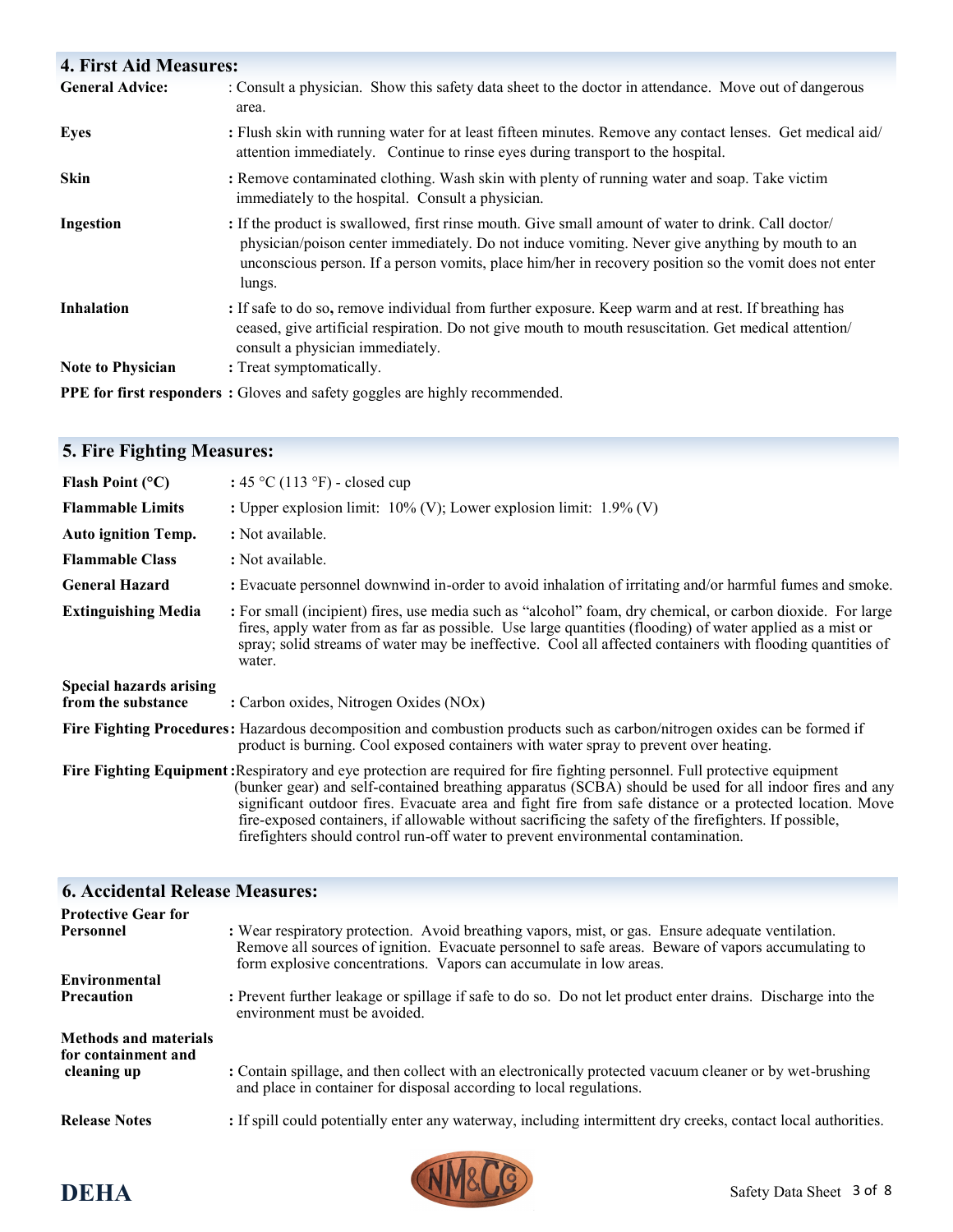| 7. Handling and Storage:                        |                                                                                                                                                                                                                                                                                                                                                                                                                                 |  |  |
|-------------------------------------------------|---------------------------------------------------------------------------------------------------------------------------------------------------------------------------------------------------------------------------------------------------------------------------------------------------------------------------------------------------------------------------------------------------------------------------------|--|--|
| <b>Handling</b>                                 | : Avoid contact with skin and eyes. Avoid inhalation of vapor or mist. Keep away from sources of<br>ignition. No smoking. Take measures to prevent the build up of electrostatic charge.                                                                                                                                                                                                                                        |  |  |
| <b>Storage</b>                                  | : Store in a cool, dry well-ventilated area. Keep containers closed and up right when not in use. Keep<br>product isolated from incompatible materials/conditions                                                                                                                                                                                                                                                               |  |  |
|                                                 | <b>8. Exposure Controls and Personal Protection:</b>                                                                                                                                                                                                                                                                                                                                                                            |  |  |
| <b>Engineering Controls</b>                     | : Use appropriate engineering controls to avoid contact with skin, eyes, and clothing. Wash hands before<br>breaks and immediately after handling the product.                                                                                                                                                                                                                                                                  |  |  |
| <b>Personal Protective</b><br><b>Equipment:</b> | <b>Eyes and face:</b> Use equipment for eye protection tested and approved under appropriate government<br>standards such as NIOSH.                                                                                                                                                                                                                                                                                             |  |  |
|                                                 | Skin: Avoid direct contact with skin. Wear rubber gloves, apron, boots or whole bodysuit when<br>handling this product. Gloves must be inspected prior to use. Use proper glove removal technique<br>(without touching glove's outer surface) to avoid skin contact with this product. Dispose of any<br>contaminated gloves after use in accordance with applicable laws and good laboratory practices. Wash<br>and dry hands. |  |  |
|                                                 | <b>Body Protection:</b> Complete suit protecting against chemicals; flame retardant anti-static protective<br>clothing. The type of protective equipment must be selected according to the concentration and amount<br>of dangerous substance at the specific work place.                                                                                                                                                       |  |  |
|                                                 | Respiratory: Where risk assessment shows air-purifying respirators are appropriate, use full-face<br>respirator with multi-purpose combination respirator cartridges as a back up to engineering controls. If<br>the respirator is the sole means of protection, use a full-face supplied air respirator. Use respirators and<br>components tested and approved under appropriate government standards such as NIOSH.           |  |  |
|                                                 | Work Hygienic Practices: Facilities storing or using this material should be equipped with emergency eyewash, and a safety<br>shower. Good personal hygiene practices should always be followed.                                                                                                                                                                                                                                |  |  |
| <b>Control of Environmental</b>                 |                                                                                                                                                                                                                                                                                                                                                                                                                                 |  |  |

**Exposure** : Prevent further leakage or spillage if safe to do so. Do not let product enter drains. Discharge into the environment must be avoided.

# **9. Chemical and Physical Properties:**

| Appearance                                            | : Liquid                                           | <b>Lower Explosive Limit</b>                      | $: 1.9\%$ (V)                               |
|-------------------------------------------------------|----------------------------------------------------|---------------------------------------------------|---------------------------------------------|
| Odor                                                  | : Not available                                    | <b>Upper Explosive Limit</b>                      | $: 10\%$ (V)                                |
| Odor threshold                                        | : Not available                                    | <b>Vapor Pressure</b>                             | : 133 hPa (100 mmHg) @ 81.5 °C              |
| Color                                                 | : Light yellow                                     | <b>Vapor Density</b>                              | : $3.08 - (Air = 1.0)$                      |
| $pH(1%$ Solution)                                     | $: 9.5 - 11.0$                                     | <b>Relative Density</b>                           | : 0.902 g/cm <sup>3</sup> @ 25 $^{\circ}$ C |
| <b>Melting Point</b>                                  | : $> -25$ °C ( $-13$ °F)                           | <b>Solubility</b>                                 | : $35\%$ @ 20 °C                            |
| <b>Freezing Point</b>                                 | $: < -25$ °C                                       |                                                   |                                             |
| <b>Boiling Range</b>                                  | : $125 - 130$ °C (257-266°F)                       | <b>Partition coefficient</b><br>(n-octanol/water) | : $log POW: 0.43$                           |
| <b>Flash Point</b>                                    | : $46^{\circ}$ C (114.8 $^{\circ}$ F) - closed cup |                                                   |                                             |
| Viscosity @ 20 $\mathrm{^{\circ}C}$                   | : Not available                                    | <b>Auto Ignition Temp.</b>                        | : Not available                             |
| <b>Decomposition Temp.</b><br><b>Evaporation Rate</b> | : Not available<br>: Not available                 | <b>Molecular Weight</b>                           | $: 89.14$ g/mol                             |

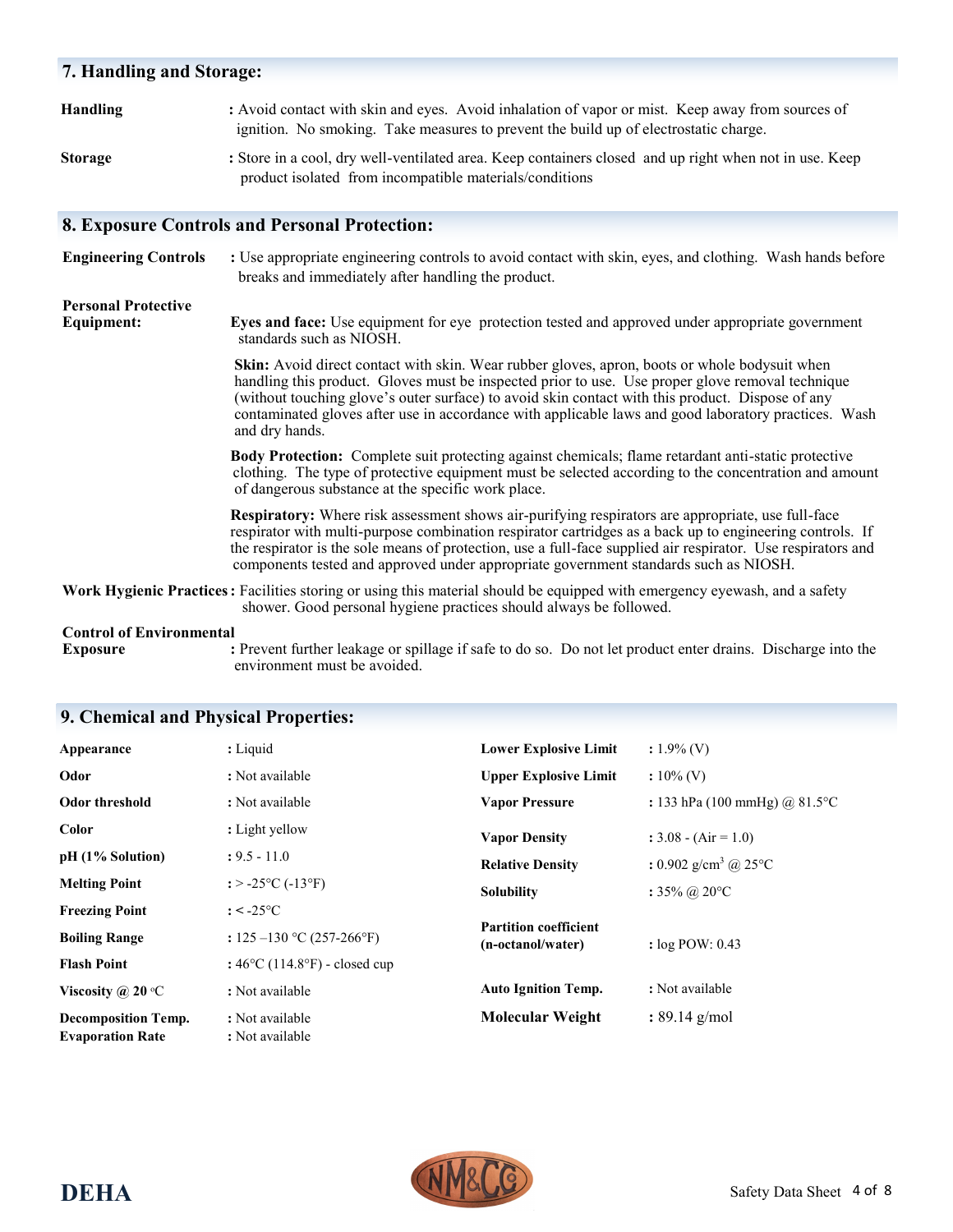#### **10. Stability and Reactivity:**

**Stability :** The product is stable under recommended storage conditions. **Possibility of Hazardous Reactions :** No data available **Hazardous Decomposition Products :** No data available **Incompatible Materials :** Strong oxidizing agents, Strong acids. Do not store near acids. **Conditions to Avoid :** Heat, flames, sparks

#### **11. Toxicological Information:**

#### **Acute Toxicity Data:**

LD50 Oral - Rat - 2,190 mg/kg LC50 Inhalation - Rat - 4h - 3140 ppm LD50 Dermal - Rabbit - 1,300 mg/kg

**Skin corrosion/irritation:** Skin - Rabbit Result: Mild skin irritation Skin - Rabbit Result: Skin irritation - 24h

**Serious eye damage/eye irritation:** No data available

**Respiratory or skin sensitization:** No data available

**Germ cell mutagenicity:** Human Leukocyte Unscheduled DNA synthesis Rat - Dominant lethal test

#### **Carcinogenicity:**

**IARC:** No component of this product present at levels greater than or equal to 0.1% is identified as a probable, possible, or confirmed human carcinogen by IARC

**NTP:** No component of this product present at levels greater than or equal to 0.1% is identified as a probable, possible, or confirmed human carcinogen by NTP.

**OSHA:** No component of this product present at levels greater than or equal to 0.1% is identified as a probable, possible, or confirmed human carcinogen by OSHA.

#### **11. Toxicological Information:**

#### **Reproductive Toxicity**

No data available Rat **-** Parenteral - Effects on fertility: Pre-implantation mortality (e.g. reduction in number of implants per female; total number of implants per corpora lutea) Rat - Parenteral - Effects on fertility: Post-implantation mortality (e.g. dean and/or resorbed implants per total number of implants) No data available

#### **Specific target organ toxicity - single exposure:**

No data available

**Specific target organ toxicity - repeated exposure:** No data available

**Aspiration Hazard:** No data available

#### **Additional Information:**

RTECS: NC3500000 Incoordination,. Mydriasis., To the best of our knowledge, the chemical, physical, and toxicological properties have not been thoroughly been investigated.

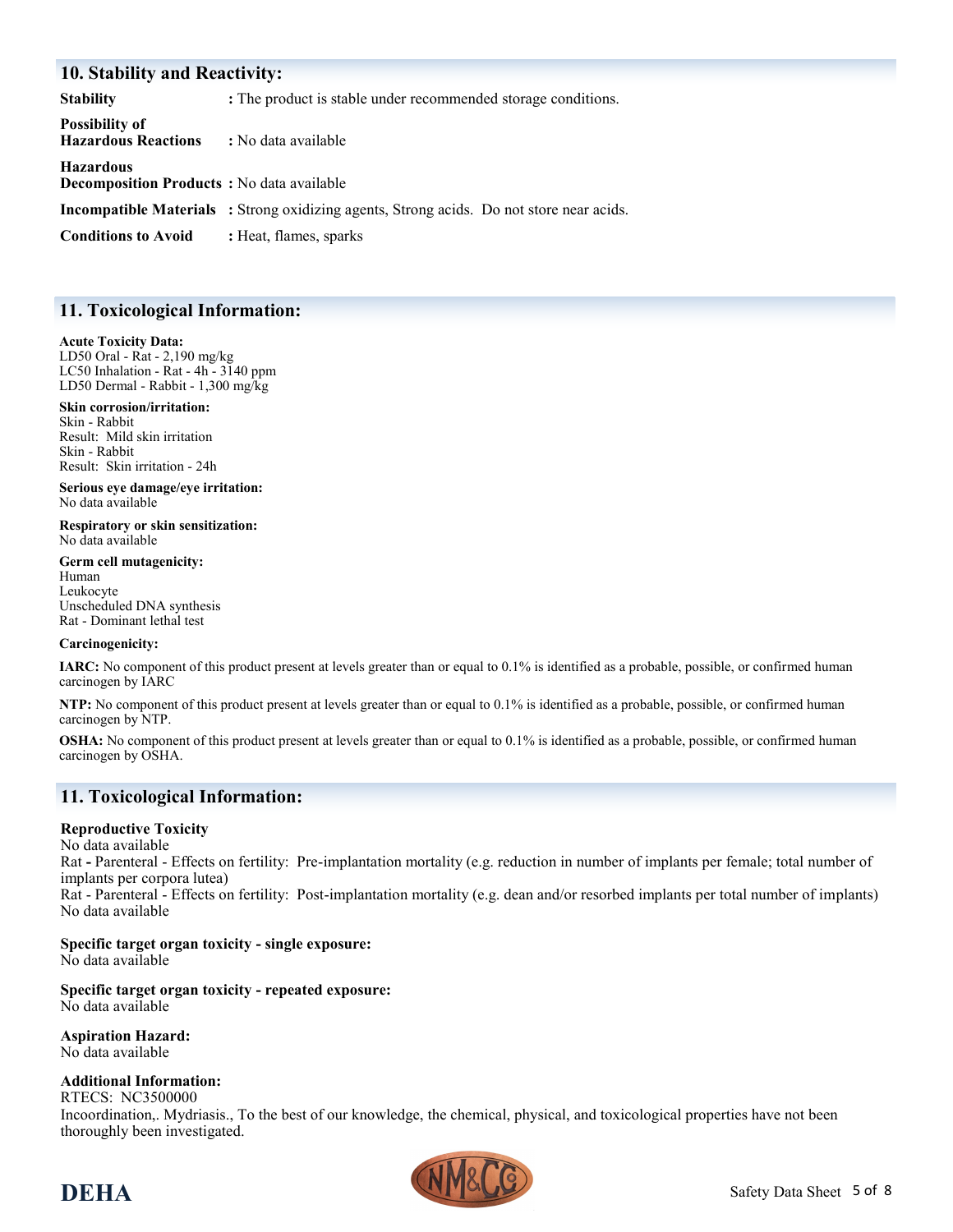# **12. Ecological Information:**

#### **All work practices must be aimed at eliminating environmental contamination.**

| <b>Toxicity</b>                                                          |                                                                                                                             |
|--------------------------------------------------------------------------|-----------------------------------------------------------------------------------------------------------------------------|
| <b>Toxicity to fish:</b>                                                 | No data available                                                                                                           |
| <b>Toxicity to daphnia</b><br>and other aquatic<br><b>Invertebrates:</b> | $EC50$ - Daphnia magna (Water flea) - 110.5 mg/l - 48h                                                                      |
| <b>Toxicity to algae:</b>                                                | No data available                                                                                                           |
| <b>Biodegradability:</b>                                                 | Result: 17% - not readily biodegradable                                                                                     |
| <b>Bioaccumulative</b><br>Potential:                                     | No data available                                                                                                           |
| <b>Mobility in soil:</b>                                                 | No data available                                                                                                           |
| <b>Results of PBT and</b><br>vPvB assessment:                            | PBT/vPvB assessment not available as chemical safety assessment not required/not conducted                                  |
| <b>Other Adverse effects:</b>                                            | An environmental hazard cannot be excluded in the event of unprofessional handling or disposal.<br>Harmful to aquatic life. |

# **13. Disposal Considerations:**

| <b>Disposal Method</b>  | : Dispose of waste at an appropriate waste disposal facility according to current applicable laws and<br>regulations.                                                                                                          |
|-------------------------|--------------------------------------------------------------------------------------------------------------------------------------------------------------------------------------------------------------------------------|
| <b>For Large Spills</b> | : Contain material and call local authorities for emergency assistance.                                                                                                                                                        |
| <b>Product Disposal</b> | : Dispose of at a supervised incineration facility or an appropriate waste disposal facility according to<br>current applicable local, state and federal laws, regulations and product characteristics at time of<br>disposal. |
| <b>Empty Container</b>  | : Contaminated container should be labeled and disposed in accordance to local, state and federal laws and<br>regulations.                                                                                                     |
| <b>General Comments</b> | : Refer to section 6, accidental release measures for additional information.                                                                                                                                                  |

# **14. Transport Information:**

| <b>Regulatory</b><br><b>Information</b> | UN No. | <b>Proper Shipping Name</b>                         | <b>UN Class</b> | Packing<br><b>Group</b> | Labels            |
|-----------------------------------------|--------|-----------------------------------------------------|-----------------|-------------------------|-------------------|
| <b>US DOT</b>                           | 1993   | Flammable Liquid, N.O.S.<br>(Diethylhydroxylamine)  | 3               | III                     | Flammable Sticker |
| <b>IMDG</b>                             | 1993   | Flammable Liquid, N.O.S.<br>(Diethylhydroxylamine)) | 3               | III                     | Flammable Sticker |
| <b>IATA</b>                             | 1993   | Flammable Liquid, N.O.S.<br>(Diethylhydroxylamine)  | 3               | III                     | Flammable Sticker |

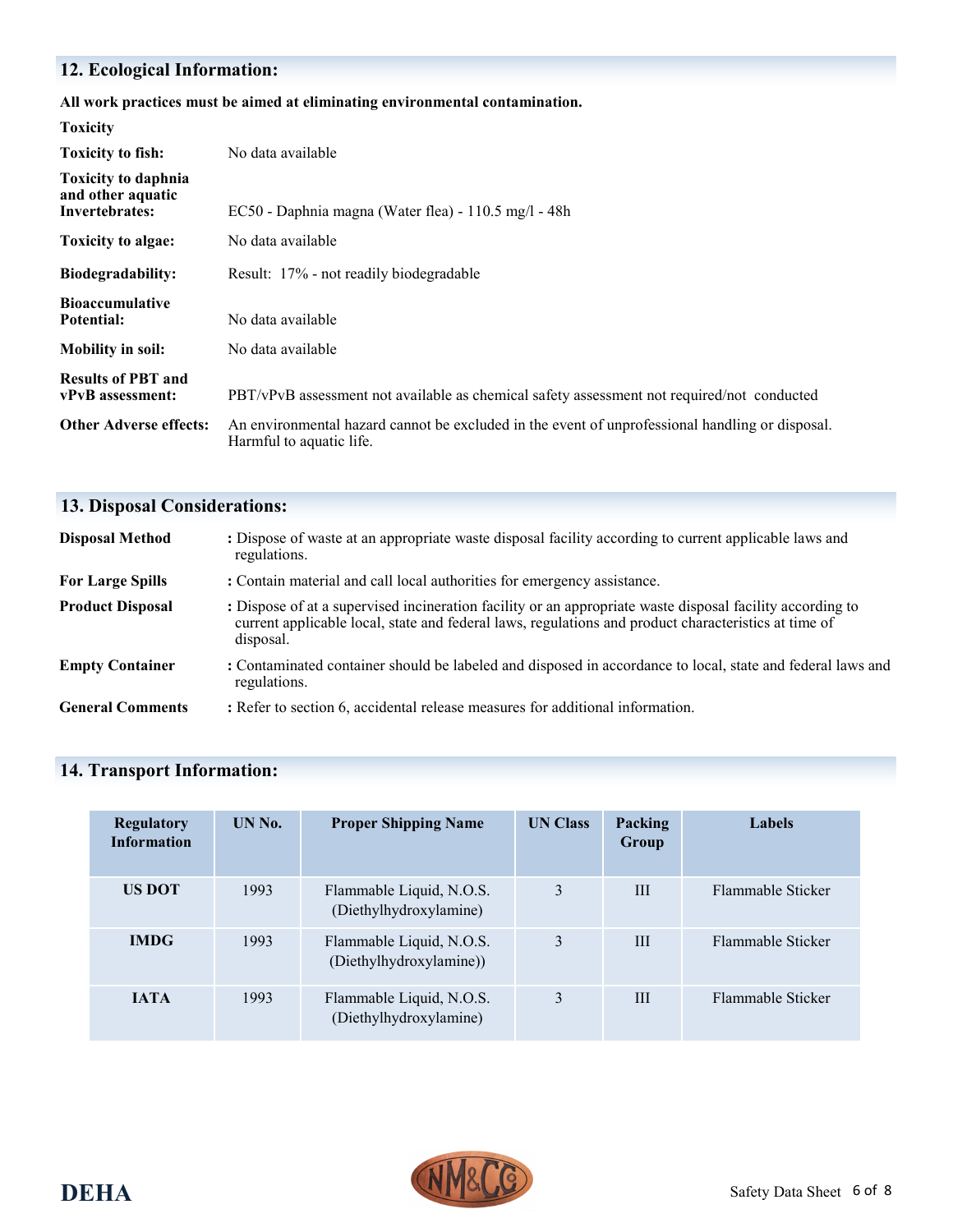#### **15. Regulatory Information:**

**U.S. Federal Regulations:**

**SARA 302 Components:** No chemicals in this material are subject to the reporting requirements of SARA Title III, Section 302.

**SARA 313 Components:** This material does not contain any chemical components with known CAS numbers that exceed the threshold (De Minimis) reporting levels established by SARA Title III, Section 313

**SARA 311/312:** Fire Hazard, Acute Health Hazard,

**Massachusetts Right to know Components:** No components are subject to the Massachusetts Right to Know Act

**Pennsylvania Right to know Components:** Diethylhydroxylamine CAS No. 3710-84-7

**New Jersey Right to know Components:** Diethylhydroxylamine CAS No. 3710-84-7

**California Proposition 65 Components:** This product does not contain any chemicals known to the State of California to cause cancer, birth defects, or any other reproductive harm.

**WHMIS Canada:** B3 Combustible Liquid; D2B Toxic Materials

**OSHA Hazcom Standard Rating:** This material is classified as Hazardous under Federal OSHA regulation Combustible liquid irritant.

**CERCLA:** This product has the following CERCLA/SARA TPQ and RQ: DEHA contains a small impurity of < 1% Diethylamine which has an RQ of 100lbs.

**US Toxic Substances Control Act:** Listed on the TSCA inventory

#### **16. Other Information:**

**HMIS: Hazardous Materials Identification System**

**Numeric Scale for Health (Blue), Flammability (Red), and Physical Hazard (Yellow):**

| <b>HMIS Rating:*</b>                   | <b>RATING</b>  | <b>HEALTH</b>                                      | <b>FIRE HAZARD</b>                       | <b>PHYSICAL HAZARD</b>                                                                                                                                   |
|----------------------------------------|----------------|----------------------------------------------------|------------------------------------------|----------------------------------------------------------------------------------------------------------------------------------------------------------|
| <b>HEALTH</b>                          | 0              | No significant risk to<br>health                   | Will not burn                            | Product stable under ambient temperature and<br>condition.                                                                                               |
| $\overline{2}$<br><b>FLAMMABILITY</b>  |                |                                                    |                                          |                                                                                                                                                          |
| $\mathbf{0}$<br><b>PHYSICAL HAZARD</b> | 1              | Can cause irritation or                            | Must be preheated to<br>burn             | Product can become unstable at high temperatures<br>and pressures.                                                                                       |
| PERSONAL PROTECTION<br>C               |                | minor reversible injury.                           |                                          |                                                                                                                                                          |
|                                        | $\overline{2}$ | Can cause temporary or<br>residual injury          | Ignites when moderately<br>heated        | Product can become unstable and cause violent<br>chemical reaction at normal pressures and tempera-<br>tures                                             |
|                                        | 3              | Can cause serious injury                           | Ignition occurs at normal<br>temperature | Product capable of forming explosive mixtures and is<br>capable of detonation in presence of strong initi-                                               |
|                                        | 4              | Can be lethal from single<br>or repeated exposure. | <b>Extremely flammable</b>               | Product is highly explosive and unstable. Exothermic<br>reactions possible with decomposition, polymeriza-<br>tion, reaction with water or self reaction |

**Personal Protection Code C: Gloves + Safety Goggles + Chemical Apron**